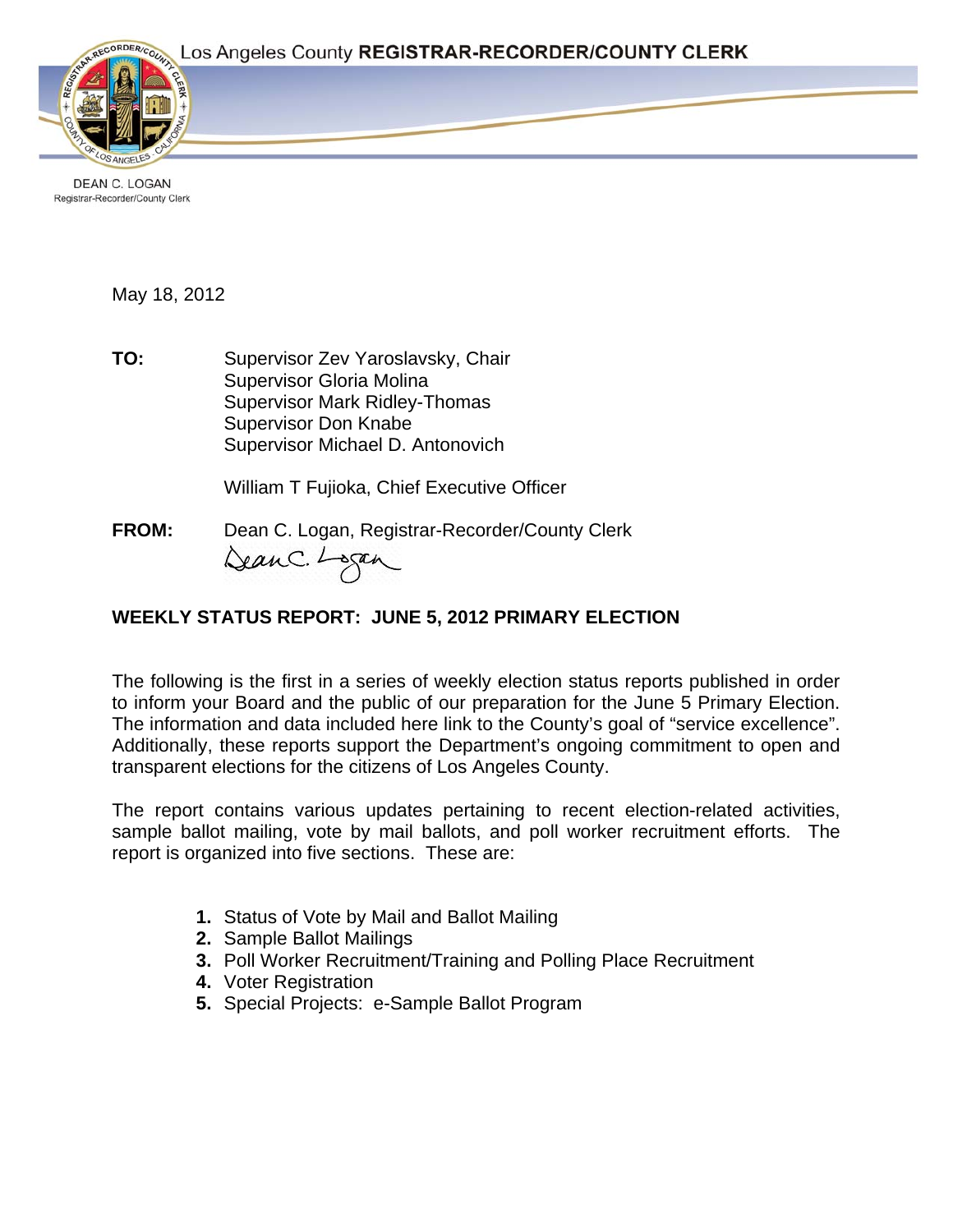## **1. Status of Vote by Mail and Ballot Mailing**

We began our Vote by Mail (VBM) operation on April 16, the first day provided under California Elections Code for receiving requests for Vote by Mail ballots. We began mailing ballots to Permanent Vote by Mail (PVBM) voters on April 16. Including PVBM voters, we have received **1,060,534** requests for Vote by Mail ballots and we have mailed **1,043,068** ballots to voters to date. So far, we have received **47,427** returned ballots.

**It is important to note that voters have until 7 days before the election to request a Vote by Mail ballot. For this election, that date is May 29, 2012.** Request forms are available on the back cover of the Official Sample Ballot booklet or online at www.lavote.net. Voted ballots must be received by our office or returned at any polling place in the County by the 8:00 p.m. close of polls on Election Day.

### **Military and Overseas Voting**

Our office begins processing Special Vote By Mail applications for uniformed service members and citizens living outside the United States sixty days prior to an election. We mailed **22,082** military and overseas ballots and have received back **1,295** voted ballots to date. Of those received, 517 are from military voters while 778 are from civilian overseas voters.

#### **2. Sample Ballot Mailings**

The initial mailing of the Official Sample Ballot booklet began on April 27. As of today, we have mailed nearly **4.1 million** Sample Ballot booklets to voters across Los Angeles County. Supplemental mailings will be completed next week to voters who registered after Sample Ballot preparation began. Sample Ballots are also available through our online look up feature on www.lavote.net. Voters can view their Sample Ballot online in any of the nine languages offered, as required by federal law.

#### **3. Poll Worker Training/Recruitment and Polling Place Recruitment**

#### **Training:**

Poll worker training commenced two weeks ago, and training sessions are being conducted throughout the County through June 3, 2012. During this period the RR/CC Poll Worker Training Unit will conduct a total of **445 training sessions** for Inspectors and Clerks. Supplemental online training is also available to all poll workers for completion prior to Election Day.

#### **Polling Places:**

Polling place recruitment is complete. All of the **4,573** required polling places have been confirmed for the June election. Since the Official Sample Ballots were sent to voters, there have been 18 changes in polling locations, and postcard notices have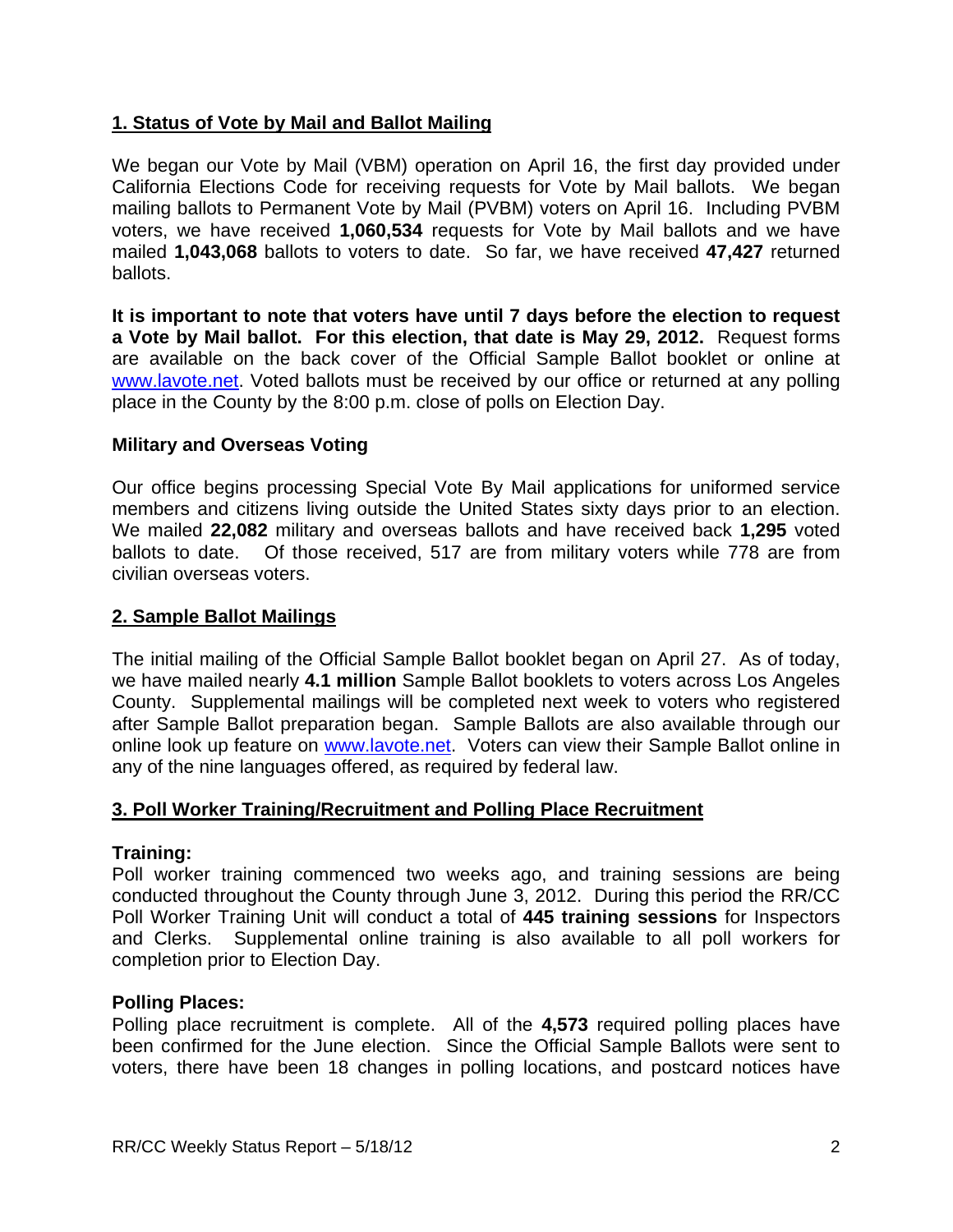been sent to make voters aware of the change in their polling place. Those mailings will be augmented through robo-calls and e-mail blasts the weekend prior to the election.

| <b>Polling Places By Supervisorial District</b><br>June 5, 2012 Primary Election |                 |                 |                 |                      |                      |        |  |
|----------------------------------------------------------------------------------|-----------------|-----------------|-----------------|----------------------|----------------------|--------|--|
|                                                                                  | <b>District</b> | <b>District</b> | <b>District</b> | <b>District</b><br>4 | <b>District</b><br>5 | Totals |  |
| <b>Required</b>                                                                  | 768             | 855             | 914             | 1,035                | 1,001                | 4,573  |  |
| <b>Confirmed</b>                                                                 | 768             | 855             | 914             | 1,035                | 1,001                | 4,573  |  |
| <b>Postcard Pcts.</b>                                                            |                 | 4               | 3               |                      |                      |        |  |

#### **Poll Workers:**

For the June 5, 2012 Primary Election, we require more than 21,000 Clerks, Inspectors and Coordinators to staff our 4,573 polling places. Our recruitment efforts began several weeks ago and are nearly complete.

| <b>Poll Worker Recruitment Report</b><br>June 5, 2012 Primary Election |        |               |               |  |  |
|------------------------------------------------------------------------|--------|---------------|---------------|--|--|
|                                                                        | May 14 | <b>May 21</b> | <b>May 28</b> |  |  |
| <b>Inspectors</b>                                                      |        |               |               |  |  |
| Required                                                               | 4,573  | 4,573         | 4,573         |  |  |
| Recruited                                                              | 4,547  |               |               |  |  |
| Outstanding                                                            | 26     |               |               |  |  |
|                                                                        |        |               |               |  |  |
| <b>Clerks</b>                                                          |        |               |               |  |  |
| Required                                                               | 16,706 | 16,706        | 16,706        |  |  |
| Confirmed                                                              | 13,762 |               |               |  |  |
| Outstanding                                                            | 2,944  |               |               |  |  |
|                                                                        |        |               |               |  |  |
| <b>Coordinators</b>                                                    |        |               |               |  |  |
| Required                                                               | 400    |               |               |  |  |
| Confirmed                                                              | 400    |               |               |  |  |
| Outstanding                                                            | O      |               |               |  |  |
|                                                                        |        |               |               |  |  |
| <b>Special Recruitment</b>                                             |        |               |               |  |  |
| <b>County Employees</b>                                                | 2,911  |               |               |  |  |
| <b>Bilingual PW</b>                                                    | 6,577  |               |               |  |  |
| <b>Students</b>                                                        | 2,350  |               |               |  |  |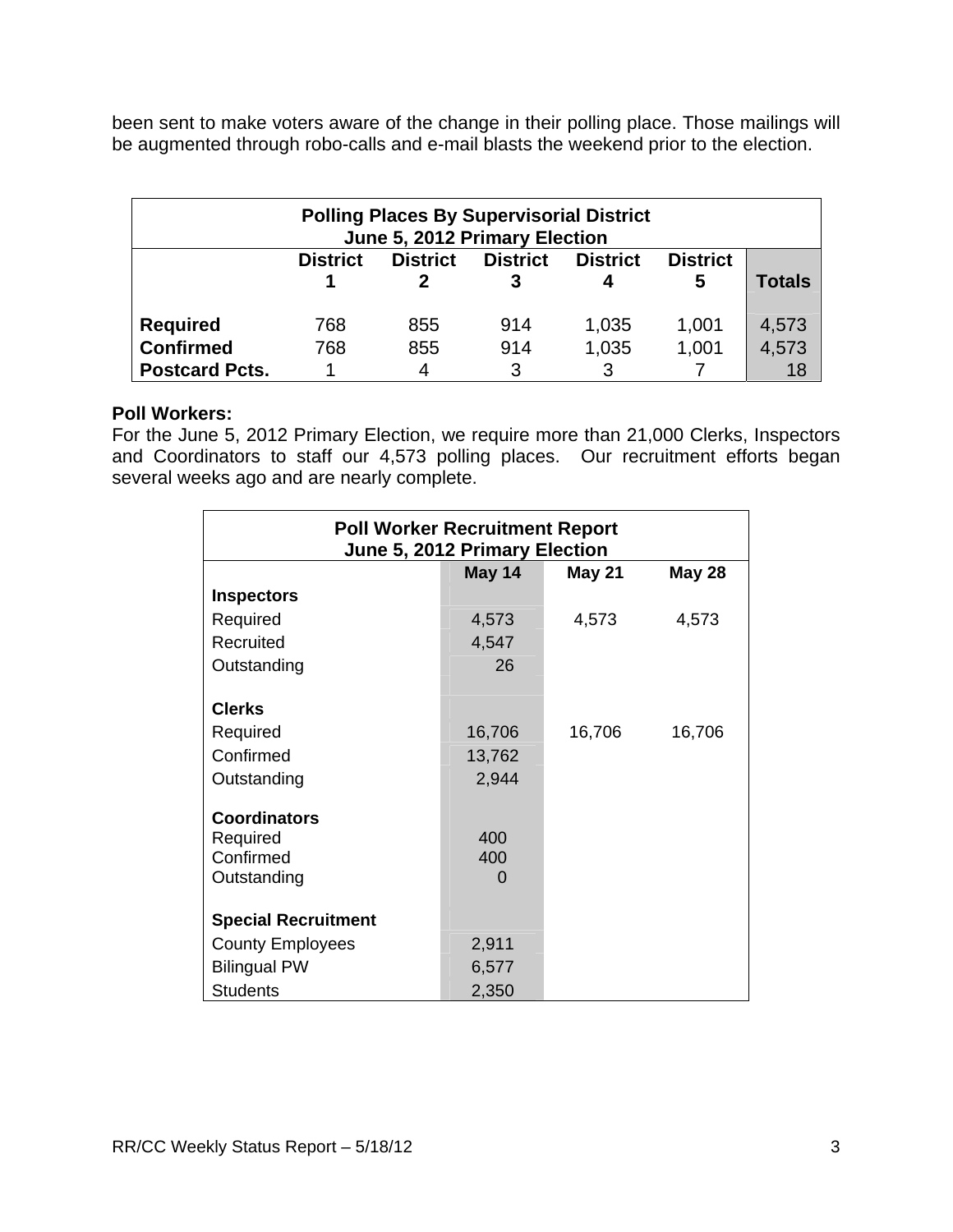## **4. Voter Registration**

The last day to register to vote for participation in the Primary Election is **Monday, May 21**. Our headquarters lobby will remain open until midnight for receipt of on time registration applications. To date, there are 4,455,749 registered voters in Los Angeles County. The following table shows the distribution of active voters across the five Supervisorial districts.

| <b>Voter Registration Totals by District</b><br>June 5, 2012 Primary Election |              |  |  |  |
|-------------------------------------------------------------------------------|--------------|--|--|--|
|                                                                               | May 12, 2012 |  |  |  |
| District 1                                                                    | 741,448      |  |  |  |
| District 2                                                                    | 824,176      |  |  |  |
| District 3                                                                    | 944,844      |  |  |  |
| District 4                                                                    | 973,319      |  |  |  |
| District 5                                                                    | 971,962      |  |  |  |
| <b>Countywide</b>                                                             | 4,455,749    |  |  |  |

### **5. Special Projects: e-Sample Ballot Program**

Originally piloted in November 2011, the e-Sample Ballot Program is a fast and convenient way for the public to receive and access their sample ballot via email. Environmentally responsible and available anytime and anywhere, the e-Sample Ballot is a forward step in making election information more accessible to voters and helps reduce costs for the Department. The e-Sample Ballot is yet another excellent service option for voters as it replaces their hard copy booklet and is still available in all nine of the required languages other than English.

Since March 2012, enrollment in the subscription-based program has reached 14,536 voters. The Department has begun providing e-Sample Ballots for the June Primary and sent e-mails to 14,015 subscribers, so far.

Voters may visit www.lavote.net to enroll in the program. It's easy to sign up, and voters may unsubscribe at any time.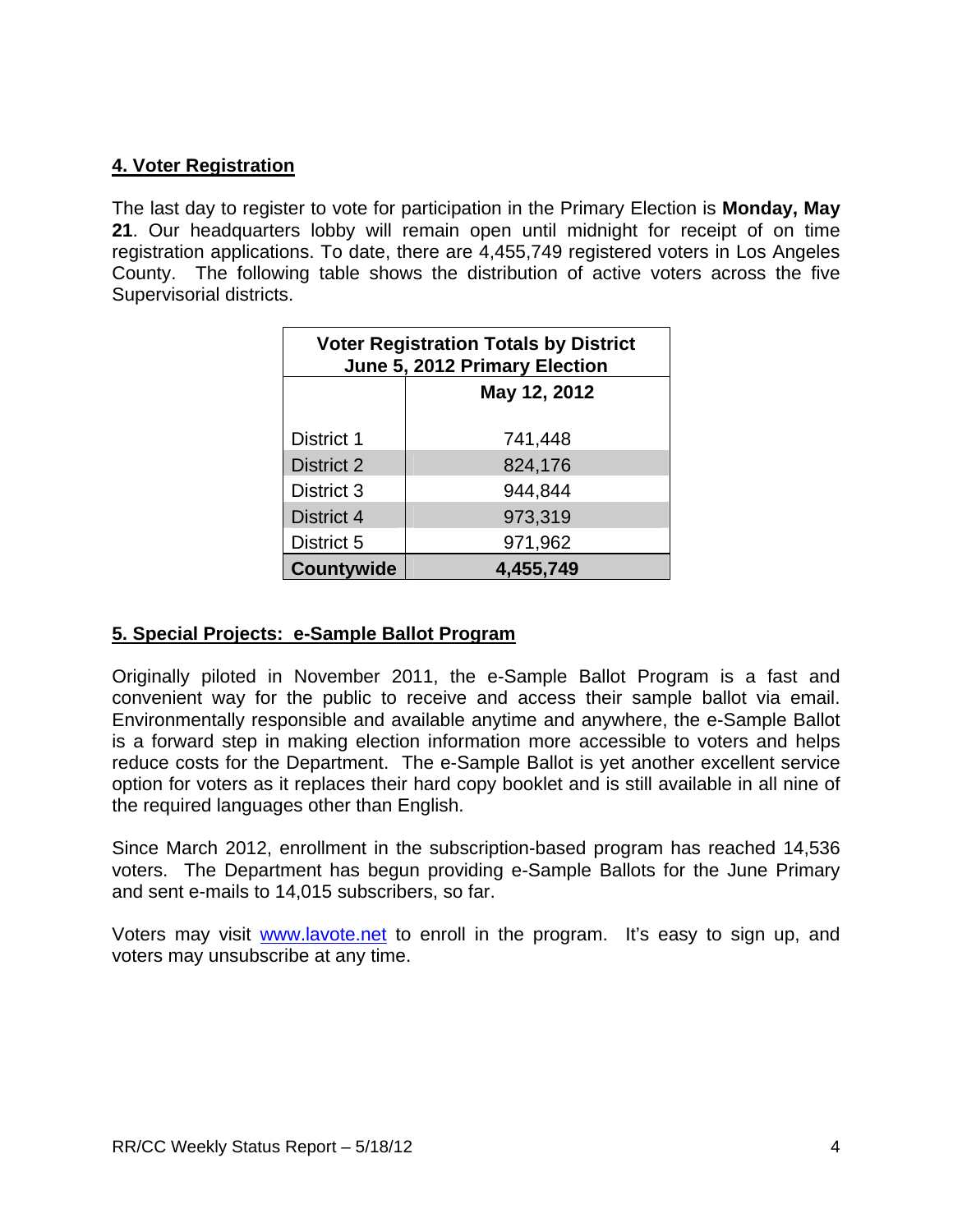# **APPENDIX 1**

Subscribe to e-Sample Ballot (E-mail)